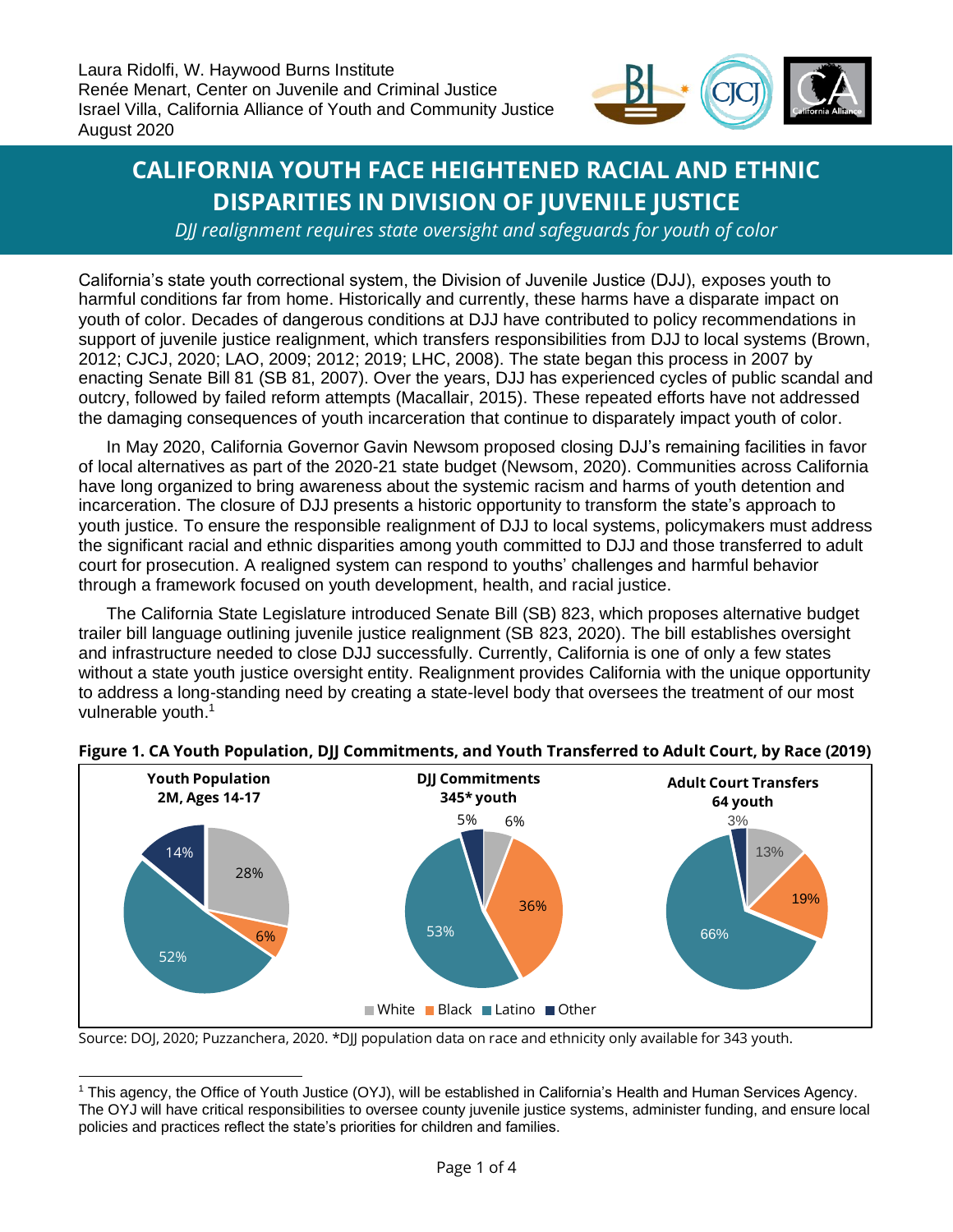### **Youth of color bear the brunt of California's most harmful justice system decisions.**

As voices across the state demand racial justice, this is a moment for change. Successful realignment requires investment in California's youth of color who are primarily impacted by the justice system. In 2019, 94 percent of youth committed to DJJ were Black and brown youth (Figure 1). With the closure of DJJ, counties will be responsible for the care of these vulnerable youth. SB 823 will help guard against simply replicating inequities locally. It will redirect attention and resources away from a system that has consistently failed youth of color and towards a vision that will advance racial justice.

According to 2019 data collected by the California Department of Justice (DOJ), youth of color bore the brunt of justice system involvement at every decision-making point (DOJ, 2020). The relative likelihood of this involvement for youth of color increases at each stage of the system, with disparities accumulating most at the point of DJJ commitment (Figure 2).

#### **DJJ commitments and realignment implementation disproportionately impacts youth of color.**

As of June 2020, DJJ held 782 youth in its three youth correctional facilities and one fire camp. The population consisted of 464 Latino youth (59.3%), 227 Black youth (29.0%), 60 white youth (7.7%), and the remaining 31 identifying with another race (CDCR, 2020). Black and brown youth, with a far greater likelihood of being committed to DJJ, make up the bulk of the youth population affected by the realignment to local systems.



#### **Figure 2. Likelihood of DJJ Commitment, by Race (2019)**

Source: DOJ, 2020.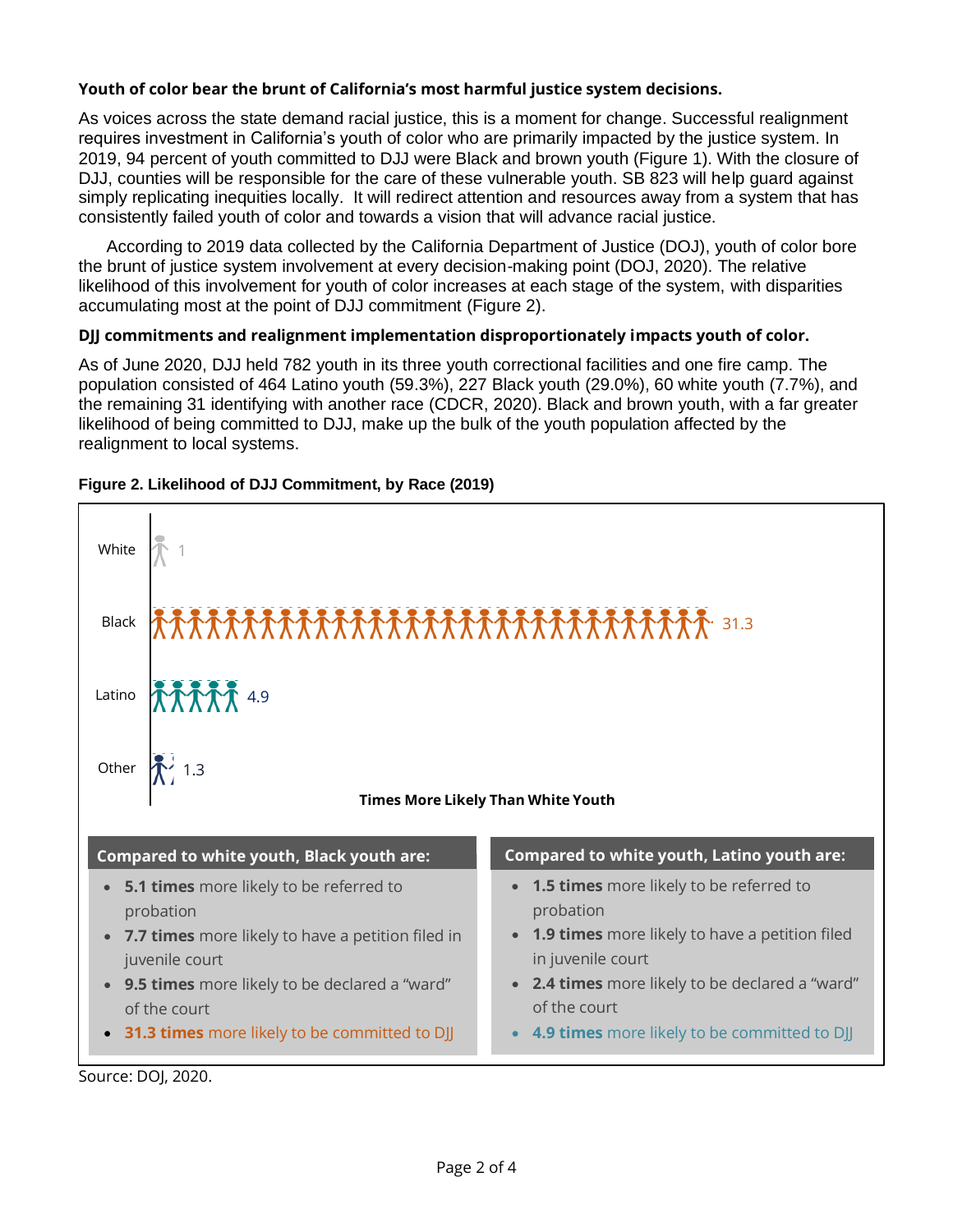#### **California's adult court prosecutions have decreased amid recent reforms, and future policies must protect against reversals.**

In recent years, California has enacted laws protecting youth from the harms of adult court prosecution (Prop 57, 2016; SB 1391, 2018). These reforms implement the research-based principle that adolescent behavior is most effectively addressed by providing treatment and education rather than punitive responses. The reforms were enacted with the acknowledgement of the "stark racial and geographic disparity in how young men and women are treated who have committed similar crimes" (Brown, 2018). Recent reforms have contributed to massive drops in adult court prosecution, while DJJ commitments have increased slightly in recent years (Figure 3). Local alternatives to DJJ must be in place to guard against an increase in youth prosecuted as adults. SB 823 offers several protections against an increase in adult court prosecution $2$ .





## **Conclusion**

It is time to confront the policy choices that have resulted in unconscionable inequities in our justice system and guard against replicating these inequities and harm locally. As California's state leaders move forward in closing DJJ, community stakeholders are ready to support youth locally and commit to dismantling structural racism. Rather than maintain a system that has failed youth of color since its inception, California must enact policies in line with its long-term vision for youth and communities.

## **References**

- Brown, Edmund G. (2012). Governor's Budget Summary 2012-13. At: http://www.ebudget.ca.gov/2012- 13-EN/pdf/BudgetSummary/FullBudgetSummary.pdf.
- Brown, Edmund G. (2018). Letter from Edmund G. Brown, Jr., Governor, State of California on signing Senate Bill 1391 to the Members of the California State Senate (Sept. 30, 2018), At: https://www.ca.gov/archive/gov39/wp-content/uploads/2018/09/SB-1391-signing-message.pdf.

Source: DOJ, 2020.

 $2$  SB 823 includes protections, including (1) an increased age that youth can be held in local facilities; (2) an increased age of jurisdiction to 23 or 25 in certain high level cases; (3) funding for specialized programs and facility upgrades that serve high-needs youth; and (4) a funding disincentivize for adult court prosecution, by charging counties the marginal cost of state prison commitments for youth transferred during the transition period.